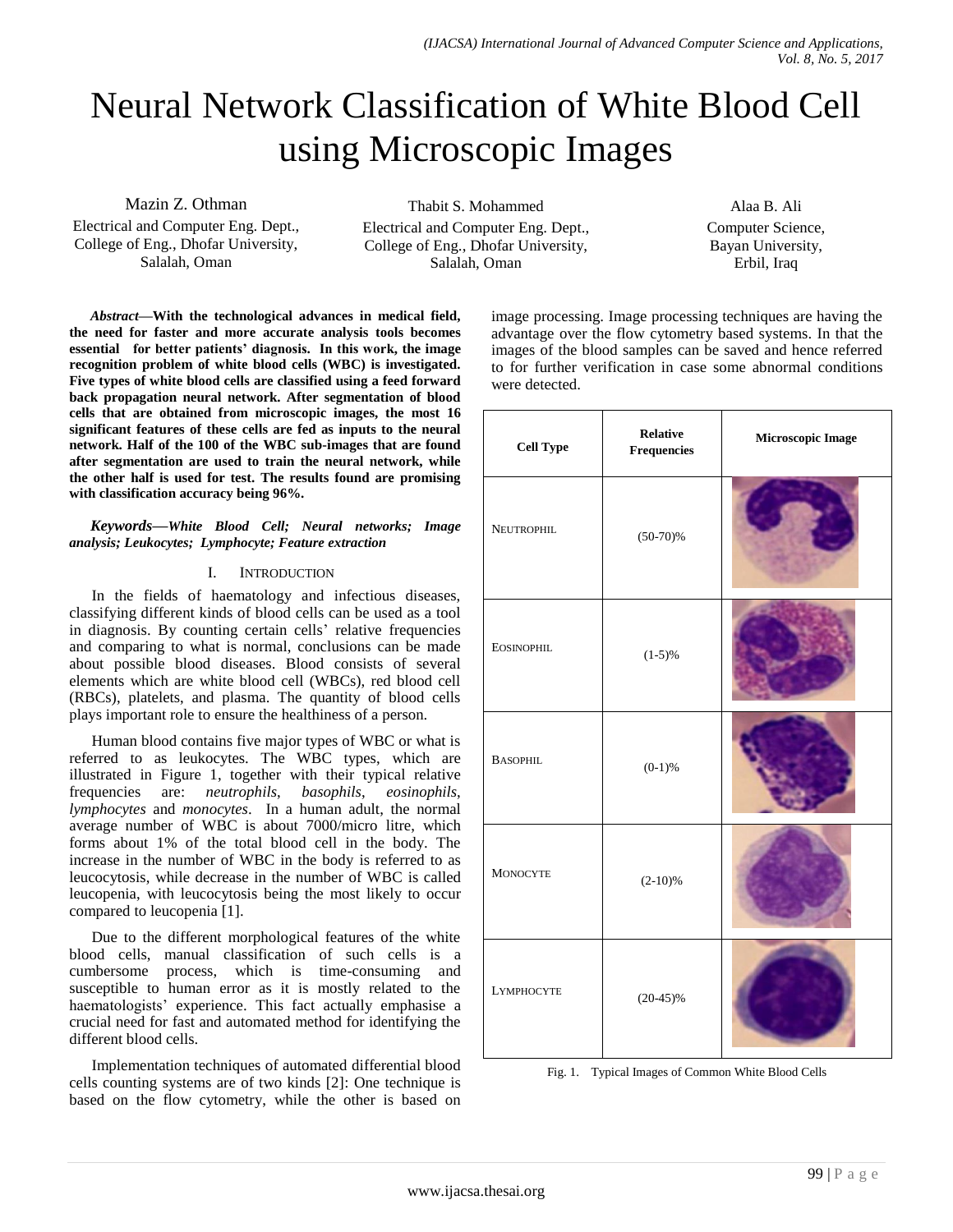In this work, the processing of microscopic images of blood cells using neural networks as an efficient decision maker for proper white blood cell type recognition is adopted. Neural networks have powerful features in analysing complex data, and among the wide and variant application areas of neural networks are the system identification and control [3], image recognition and decision making [4], speech and pattern recognition [5] as well as financial applications [6]. Artificial neural networks have also been successfully used in medical applications to diagnose several cancers [7].

As for the interest in this paper, which is the segmenting and classifying of blood cells microscopic images using neural network, a number of scientific researches have been published. Ongun et al. [8] have applied the multilayer perceptron network trained using conjugate gradient descent (CGD), linear vector quantisation (LVQ) and k-nearest neighbour classifier which produced 89.74%, 83.33%and 80.76% of accuracy, respectively.

Hsieh *et al.* [9] used the information gain technique based on support vector machine (SVM) for feature selection. Determining entropy and calculating the correlation in a training dataset, the usefulness of a feature was estimated while classifying the training data. The proposed technique was used to classify two types of leukaemia, which are acute lymphoblastic leukaemia (ALL) and acute myelogenous leukaemia (AML).

Abdul Nasir et al [10], proposed application of MLP and simplified fuzzy ARTMAP (SFAM) neural networks for classifying the individual WBC as lymphoblast, myeloblast and normal cell based on the extracted features from both acute lymphoblastic leukaemia (ALL) and acute myelogenous leukaemia (AML) blood samples. A total of 42 features (6 size, 24 shape, and 12 colour) were used and a classification accuracy of 93.82% is achieved.

In this work, the multilayer perceptron back-propagation MLP-BP neural network is used to classify the most known five types of WBC that have been segmented from blood smear microscopic images using the most distinguishing features. The adopted algorithmic comprises three stages. The first stage is image segmentation, the second stage is labelling that returns the number and location of each WBC, and the third stage is extracting descriptive features measured from the segmented cells.

## II. PRE-PROCESSING AND SEGMENTATION

The algorithm adopted in this paper for image preprocessing and segmentation is basically proposed in [11]. The three main steps of this algorithm, which are segmentation, labelling, and feature extraction, are illustrated in Figure 2. The next image processing step is the WBC subtype recognition and this will be achieved by the use of neural networks.



Fig. 2. The Pre-processing and Segmentation Procedure

## III. FEATURE EXTRACTION OF WBC

The choice of features immensely affects the classifier performance. The features must characterize each WBC subtype and must be independent of each other for robust classification, better judgment and comparison. Indeed, an extensive work had been focused on determining different features that crucially distinguishing each type or groups of types of WBC. These features can be grouped into shape features, intensity features, and texture features.

## *A. Shape Features*

There are many techniques of shape description and recognition. These techniques can be broadly categorised into two types: (1) boundary-based and (2) region-based [12]. The most successful representatives for these two categories are Fourier descriptor and moment invariants whereas moment invariants are to use region-based moments, which are invariant to transformations as the shape feature.

The regular moment invariants are presented by Hu [13] who derived a set of invariants using algebraic invariants.

In [11], it was found that compared with the set of invariant moments; the seventh moment invariant feature  $\phi_{\scriptscriptstyle 7}$ has a noticeable effect on classification performance [11].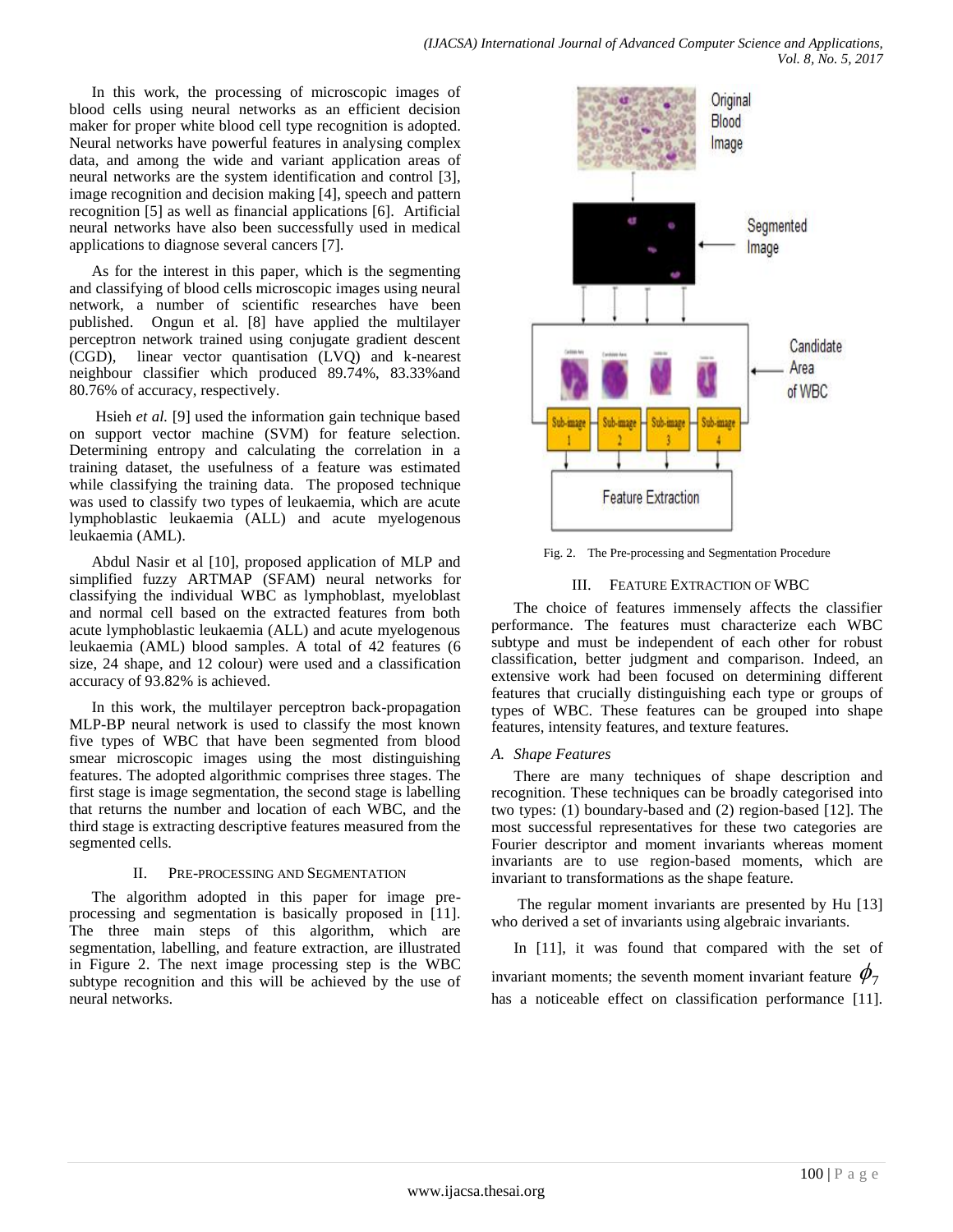The two-dimensional seventh moment of a digitally sampled  $M \times M$  image that has gray function f (x, y), (x, y = 0, ... M – 1) is given as:

$$
\phi_7 = (3\eta_{21} - \eta_{03})(\eta_{30} + \eta_{12})[(\eta_{30} + \eta_{12})^2 - 3(\eta_{21} + \eta_{03})^2] + (3\eta_{12} - \eta_{30})(\eta_{21} + \eta_{03})[3(\eta_{30} + \eta_{12})^2 - (\eta_{21} + \eta_{03})^2]
$$
\n(1)

where,

$$
\eta_{pq} = \mu_{pq} / (\mu_{00})^{\gamma} \tag{2}
$$

$$
\gamma = \frac{p+q}{2} + 1\tag{3}
$$

In equations (2),  $\mu_{pq}$  is calculated as follows:

$$
\mu_{pq} = \sum_{x=1}^{x} \sum_{y=1}^{y} (x - \overline{x})^p (y - \overline{y})^q f(x, y) \tag{4}
$$

where,  $(\overline{X}, \overline{Y})$  are  $\overline{X} = m_{10} / m_{00}$  and  $\overline{Y} = m_{01} / m_{00}$ which are the centre of the image.

#### *B. Intensity Features*

These features are based only on the absolute value of the intensity measurements in the image. A histogram describes the occurrence relative frequency of the intensity values of the pixels in an image. The intensity features that will be considered are the first four central moments of this histogram: mean, standard deviation, skewness, and kurtosis.

For a grayscale image, the mean of the blood image is equal to the average brightness or intensity and it is given by:

$$
\overline{X} = \frac{X_1 + X_2 + \dots X_n}{N} = \sum_{i=1}^{N} \frac{Xi}{N}
$$
 (5)

where,  $\overline{X}$  is the mean, N number of pixels,  $X_1...X_n$  are the grayscale image data.

The image variance, gives an estimate of the spread of pixel values around the image mean. The skewness measures the symmetry about the mean [14]. It is defined as:

$$
Skewness = \frac{1}{N} \left( \frac{\sum_{i=1}^{N} (Xi - \overline{X})^3}{\sigma^3} \right)
$$
(6)

The kurtosis (K) is a measure of whether the data are peaked or flattened, relative to a normal distribution and can be computed as: [15]

$$
Kurtosis = \frac{1}{N} \left( \frac{\sum_{i=1}^{N} (Xi - \overline{X})^4}{\sigma^4} \right) - 3 \tag{7}
$$

*C. Textural Features*

These features contain information about the spatial distribution of tonal variations within a band. Texture representation methods can be classified into three categories: (1) statistical techniques, (2) structural techniques, and (3) spectral techniques. Statistical techniques are most important for texture classification because these techniques result in computing texture properties [16].

*1) The statistical techniques using gray level cooccurrence matrix (GLCM)*

The identification of specific textures in an image is achieved primarily by modelling texture as a two-dimensional gray level variation. This two dimensional array is called gray level co-occurrence matrix (GLCM). The GLCM was originally proposed by R.M. Haralick, therefore features generated are known as Haralick features [17]. Co-occurrence matrix which is a tabulation of how often different combinations of pixel values occur in an image. Based on the co-occurrence matrices five texture features, namely, (1) contrast, (2) homogeneity, (3) entropy, (4) energy, and (5) correlation are calculated as in [16].

$$
Contrast = \sum_{i,j} |i-j|^2 P(i,j)
$$
 (8)

where, *i* and *j* are the horizontal and vertical cell coordinates and *p* is the cell value.

$$
H = \sum_{i,j} \frac{1}{1 - (i - j)^2} P(i, j)
$$
 (9)

Entropy = 
$$
-\sum_{i,j=0}^{Ng-1} P(i, j) \log(p(i, j))
$$
 ....(10)

where,  $P(i, j)$  is the  $(i, j)$ th entry of the normalised cooccurrence matrix,  $N_g$  is the number of gray levels of the blood image.

Energy = 
$$
\sum_{i,j} P(i, j)^2
$$
 ......(11)

$$
Correlation = \frac{Conv(x_i, y_j)}{\sigma_i \sigma_j} = \frac{\sum_{i=0}^{N_g-1} \sum_{j=0}^{N_g-1} (i, j) P(i, j) - \mu_x \mu_y}{\sigma_i \sigma_j}
$$
(12)

In Equation (12),

$$
\mu_i = \sum_i i \sum_j P(i, j)
$$

$$
\mu_j = \sum_j j \sum_i P(i, j)
$$

$$
\sigma_i = \sum_i (i - \mu_i)^2 \sum_j P(i, j)
$$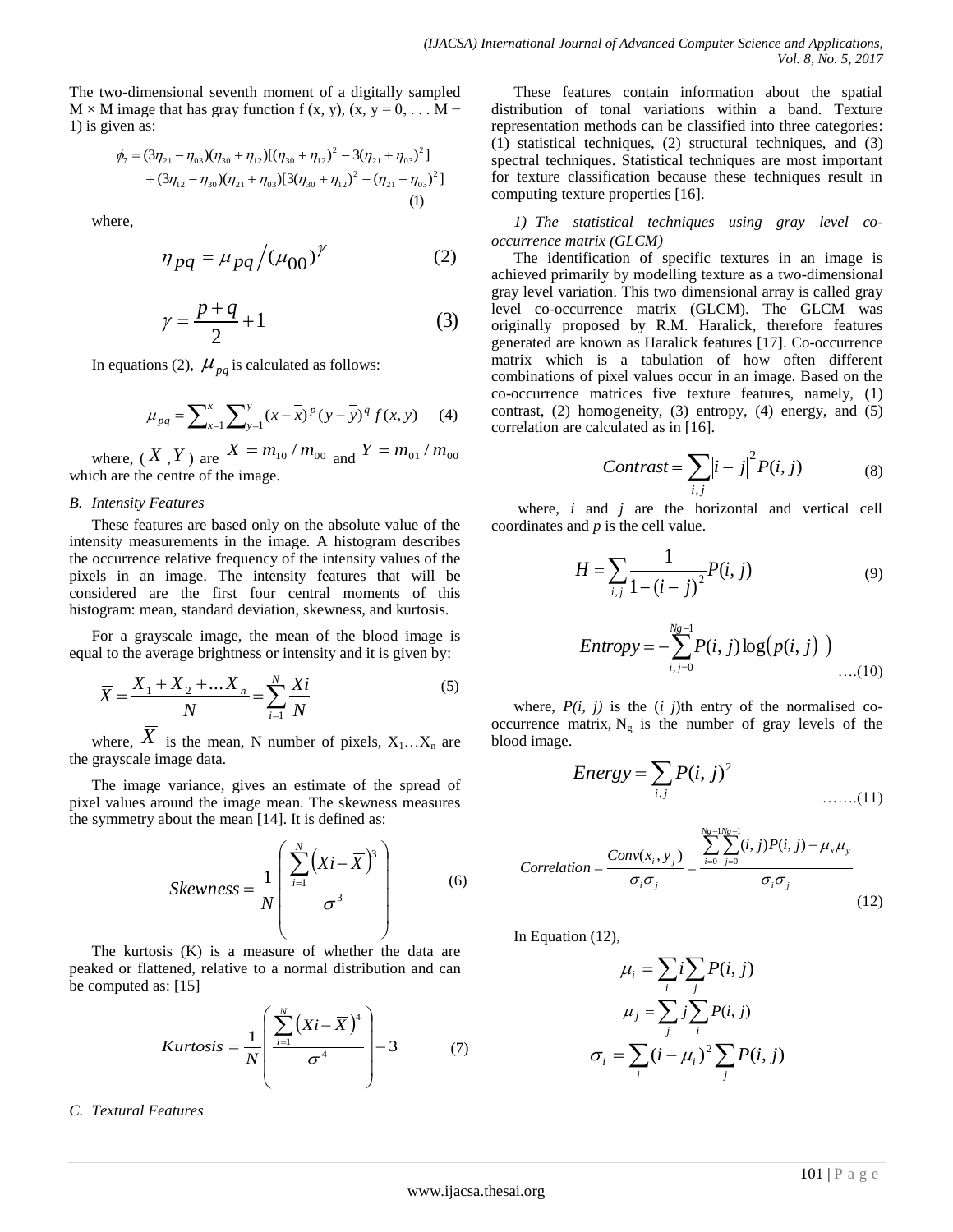$$
\sigma_j = \sum_i (j - \mu_j)^2 \sum_j P(i, j)
$$

where,  $\mu x$ ,  $\mu y$ ,  $\sigma x$ , and  $\sigma y$  are the means and standard deviations of the marginal probabilities  $P_x(i)$  and  $P_y(j)$ obtained by summing up the rows or the columns of matrix  $P_{ij}$ ( co-occurrence matrix), respectively.

### *2) The statistical techniques using colour moments*

The colour moments are the statistical moments of the probability distributions of colours which are the first order moment (mean) and the second order moment that are used in variance computation .

The mean of colour intensity of the RGB model is defined as:

$$
\mu_i = \frac{1}{N} \sum_{j=1}^{N} p_{ij}
$$
 (13)

where, the  $i^{\text{th}}$  colour channel is defined at the  $j^{\text{th}}$  image pixel as  $p_{ij}$  and N is the number of pixels in the image [18].

The variance and the standard deviation are defined mathematically by equations (14) and (15):

$$
\sigma_i^2 = \frac{1}{N} \sum_{j=1}^{N} (f_{ij} - \mu_i)^2
$$
 (14)

$$
\sigma_i = \left(\frac{1}{N} \sum_{j=1}^{N} \left(f_{ij} - \mu_i\right)^2\right)^{1/2} \tag{15}
$$

where,  $f_{ij}$  is the value of the i<sup>th</sup> colour components of the image pixel j, N is the number of features over all database,  $\mu_i$  is the mean of the colour i.

## I. NEURAL NETWORK CLASSIFICATION

The features that are considered significant to represent an image of white blood cells are extracted and accumulated in a vector, which we refer to as the features vector. Features vector is then transformed into a set of classes using neural networks as a technique to solve a WBC classification problem. This technique adopts a learning algorithm to identify a model that best fits the relationship between the feature set and class label of the input data. Therefore, a key objective of the learning algorithm is to build predictive model that accurately predict the class labels of previously unknown records.

The feed forward back propagation neural network, which is a very popular model in biological and biomedical applications, is used. This type of neural network configuration does not have feedback connections, but errors are propagated back during training using least mean squared error. The back propagation neural network is a multi-layer, feed-forward supervised learning, which requires pairs of input and target vectors. A feed forward neural network can consist of three layers, namely, (1) an input layer, (2) a number of hidden layers, and an output layer. The input layer

and the hidden layer are connected by synaptic links called weights and likewise the hidden layer and output layer also have connection weights.

The input layer contains 16 neurons representing the 16 extracted features. The output layer contains 5 neurons which represents the WBC types. It was found that 10 nodes in a single hidden layer are adequate to reach a minimum error (less than  $10^{-4}$ ). The learning rate is 0.35 and number of epochs is set to 1000.

## II. THE EXPERIMENTAL RESULTS

To illustrate our proposed procedure, 40 microscopic images are shot from a stained blood smear. The WBCs are then segmented from those images, where the total sub-images that indicate the whole WBC types are found to be 100 subimages.

In order to classify the WBCs into five classes, the target value for the WBC neural network classifier is considered as shown in Table 1. Firstly, 50 sub-images are selected for network training, while the other 50 sub-images are used for testing.

The classification test results are illustrated in Table 2. From this table, it is clear that the overall correct classification is 96%, while 4% being the overall false classification. The percentages of the correct classification for each WBC type are shown in Table 3.

Finally, Table 4 illustrates the classification performance of our proposed technique compared with some similar researcher work published in literature. In this table, it is evident that our technique gives better overall correct classification for the considered five types of white blood cells.

TABLE I. NEURAL NETWORK TARGET VALUES FOR WBC **CLASSIFICATION** 

|                    | <b>WBC</b> classifier targets |                |                |                |       |
|--------------------|-------------------------------|----------------|----------------|----------------|-------|
| <b>WBC Classes</b> | $T_1$                         | T <sub>2</sub> | T <sub>3</sub> | T <sub>4</sub> | $T_5$ |
| <b>Basophil</b>    | 1                             | $\theta$       | $\mathbf{0}$   | $\Omega$       |       |
| Eosinophil         | $\Omega$                      |                | $\theta$       | $\Omega$       |       |
| Lymphocyte         | $\theta$                      | $\theta$       |                | $\Omega$       |       |
| Monocyte           | $\theta$                      | $\theta$       | $\mathbf{0}$   |                |       |
| Neutrophil         | $\theta$                      | $\mathbf{0}$   | $\mathbf{0}$   | $\theta$       |       |
| --- -<br>-         |                               |                |                |                |       |

## III. CONCLUSIONS

The MLP trained by Back Propagation (BP) algorithm have been used to classify five types of WBC, namely, (1) neutrophils, (2) basophils, (3) eosinophils, (4) lymphocytes, and (5) monocytes. The 16 features are used as an input to the neural network. These features are categorised as shape features (the seventh moment invariant), intensity features (the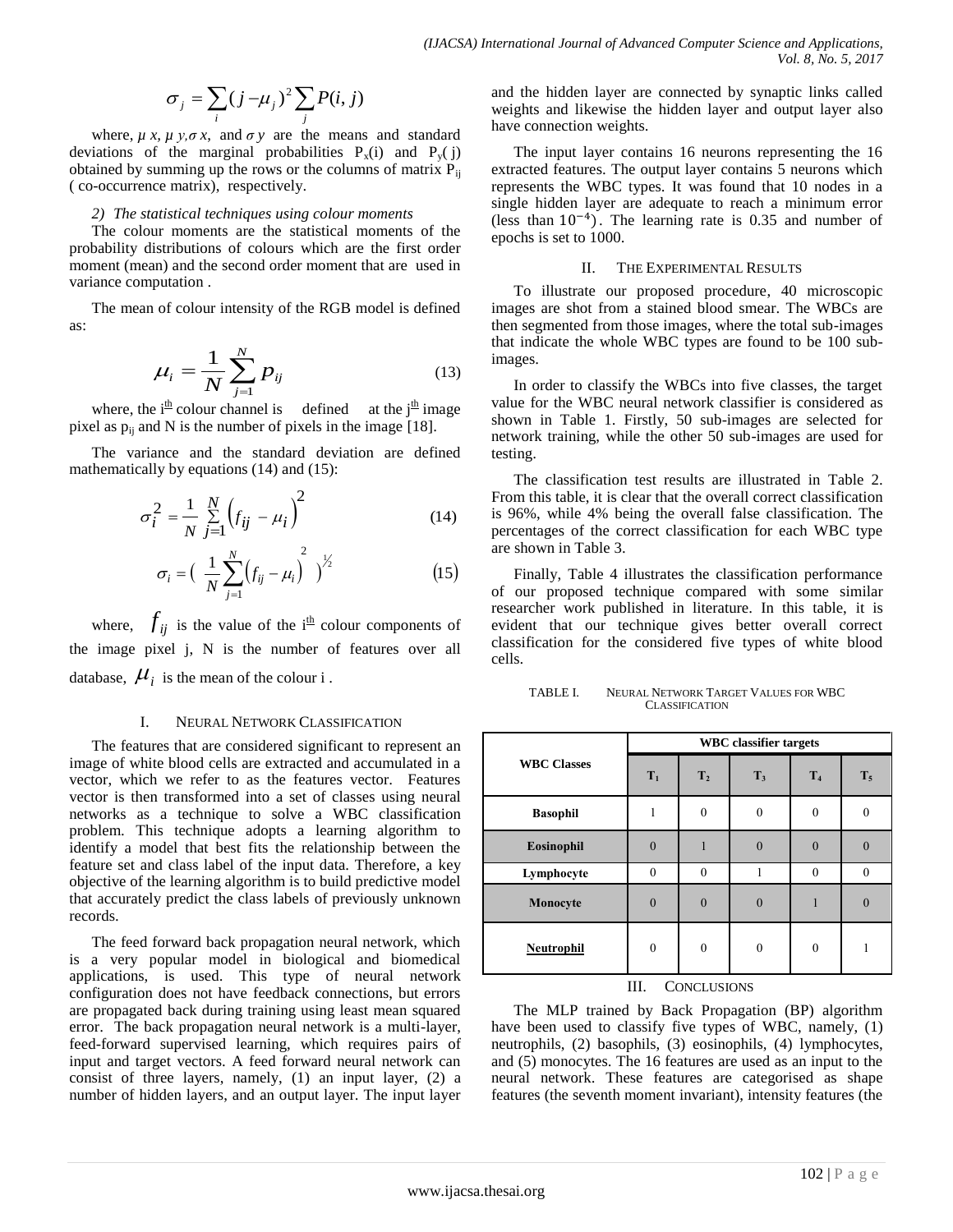mean, standard deviation, skewness, kurtosis of the intensity histogram), and textural features (the energy, the entropy, the correlation, the contrast, the homogeneity, and the mean and variance for each colour). The choice of features and the type of classifier play a significant role in classification accuracy results. With the above selected feature and the proposed neural network classifier a 100% classification accuracy have been obtained for the neutrophils, lymphocytes, and basophils types of WBC, while 90% accuracy have been obtained for the other two types. For comparison purposes, the achieved results have been compared with other relative research work. This is clearly demonstrated by the results of Table 4. It is clear that the proposed neural network classifier has better classification accuracy with less number of features relative to the number of classified WBC types. As a future work, the authors would like to focus on using these WBC and RBC images to increase the capability of diagnosing some popular regional blood diseases.

| #               | <b>Neural Network Output Results</b> |                |                |                | <b>Classified WBC</b> | <b>Obtained</b><br><b>Classif-ication</b> |                            |
|-----------------|--------------------------------------|----------------|----------------|----------------|-----------------------|-------------------------------------------|----------------------------|
|                 | $\mathbf{O}_1$                       | $\mathbf{0}_2$ | $\mathbf{0}_3$ | 0 <sub>4</sub> | 0 <sub>5</sub>        | subclass                                  | Ratio                      |
|                 | 0.0011                               | 0.9909         | 0.0002         | 0.0021         | 0.0013                | Eosinophil                                |                            |
| $\overline{c}$  | 0.0001                               | 0.9988         | 0.0002         | 0.0011         | 0.0093                | Eosinophil                                |                            |
| 3               | 0.0019                               | 0.0041         | 1.0000         | 0.0031         | 0.0032                | Lymphocyte                                |                            |
| $\overline{4}$  | 0.0021                               | 0.0054         | 0.9827         | 0.0002         | 0.2389                | Lymphocyte                                |                            |
| 5               | 0.0103                               | 0.0048         | 0.9899         | 0.0028         | 0.0101                | Lymphocyte                                |                            |
| 6               | 0.0000                               | 0.0012         | 0.0000         | 0.9972         | 0.0021                | Monocyte                                  |                            |
| $\overline{7}$  | 0.0086                               | 0.0061         | 0.9899         | 0.0000         | 0.0315                | Lymphocyte                                |                            |
| $\,8\,$         | 0.0012                               | 0.0000         | 0.9915         | 0.0027         | 0.0015                | Lymphocyte                                |                            |
| 9               | 0.0000                               | 0.0073         | 0.0000         | 0.0000         | 0.9944                | Neutrophil                                |                            |
| 10              | 0.0005                               | 0.0049         | 0.0012         | 0.0009         | 0.9987                | Neutrophil                                |                            |
| $\overline{11}$ | 0.0032                               | 0.0023         | 1.0000         | 0.0000         | 0.0018                | Lymphocyte                                |                            |
| 12              | 0.0045                               | 0.0011         | 0.9897         | 0.0001         | 0.0096                | Lymphocyte                                |                            |
| 13              | 0.1051                               | 0.0012         | 0.0000         | 0.9919         | 0.0025                | Monocyte                                  |                            |
| 14              | 0.0058                               | 0.0093         | 0.0001         | 0.9815         | 0.0007                | Monocyte                                  |                            |
| 15              | 0.0019                               | 0.0011         | 0.0027         | 0.0125         | 0.9985                | Neutrophil                                |                            |
| 16              | 0.0004                               | 0.0073         | 0.0008         | 0.0002         | 0.9917                | Neutrophil                                |                            |
| 17              | 1.0000                               | 0.0001         | 0.0028         | 0.0027         | 0.0013                | Basophil                                  |                            |
| 18              | 0.9959                               | 0.0000         | 0.0002         | 0.0000         | 0.0028                | Basophil                                  |                            |
| 19              | 0.0016                               | 0.9794         | 0.0000         | 0.0081         | 0.0227                | Eosinophil                                |                            |
| 20              | 0.0000                               | 0.9899         | 0.0002         | 0.0000         | 0.0036                | Eosinophil                                |                            |
| 21              | 0.0001                               | 0.0052         | 0.9997         | 0.0241         | 0.0104                | Lymphocyte                                |                            |
| 22              | 0.0002                               | 0.0028         | 0.9998         | 0.0001         | 0.0091                | Lymphocyte                                |                            |
| 23              | 0.0015                               | 0.0093         | 0.0001         | 0.9815         | 0.0008                | Monocyte                                  |                            |
| $\overline{24}$ | 0.0028                               | 0.0207         | 0.0001         | 0.9798         | 0.0007                | Monocyte                                  |                            |
| 25              | 0.0003                               | 0.0004         | 0.0001         | 0.0001         | 0.9933                | Neutrophil                                | Correct Classification 96% |
| 26              | 0.0015                               | 0.0161         | 0.0014         | 0.1453         | 0.8199                | Neutrophil                                |                            |
| 27              | 1.0000                               | 0.0000         | 0.0027         | 0.0001         | 0.0136                | Basophil                                  |                            |
| 28              | 0.0014                               | 0.0015         | 0.9977         | 0.0012         | 0.0035                | Lymphocyte                                |                            |
| 29              | 0.0001                               | 0.9798         | 0.0021         | 0.0001         | 0.0234                | Eosinophil                                |                            |
| 30              | 0.0000                               | 0.0632         | 0.0000         | 0.0000         | 0.8102                | Neutrophil                                |                            |
| 31              | 0.0003                               | 0.0052         | 0.9997         | 0.0241         | 0.0051                | Lymphocyte                                |                            |
| 32              | 0.0026                               | 0.0005         | 0.9882         | 0.0000         | 0.0225                | Lymphocyte                                |                            |
| 33              | 0.0003                               | 0.0046         | 0.0000         | 0.9860         | 0.0815                | Monocyte                                  |                            |
| 34              | 0.0100                               | 0.0008         | 0.0000         | 0.9975         | 0.0009                | Monocyte                                  |                            |
| 35              | 0.0017                               | 0.0168         | 0.0016         | 0.0002         | 0.9579                | Neutrophil                                |                            |
| $\overline{36}$ | 0.1078                               | 0.0092         | 0.0000         | 0.0000         | 0.9851                | Neutrophil                                |                            |
| $\overline{37}$ | 1.0000                               | 0.0109         | 0.0043         | 0.0001         | 0.0003                | Basophil                                  |                            |
| 38              | 0.9864                               | 0.0075         | 0.0000         | 0.0002         | 0.0081                | Basophil                                  |                            |
| 39              | 0.0107                               | 0.9952         | 0.0000         | 0.0021         | 0.0006                | Eosinophil                                |                            |
| 40              | 0.0000                               | 0.9979         | 0.0038         | 0.0007         | 0.0075                | Eosinophil                                |                            |
| 41              | 0.0000                               | 0.0216         | 1.0000         | 0.0001         | 0.0064                | Lymphocyte                                |                            |
| 42              | 0.0043                               | 0.0061         | 0.0000         | 0.9176         | 0.0012                | Monocyte                                  |                            |
| 43              | 0.0011                               | 0.0129         | 0.0057         | 0.9935         | 0.0068                | Monocyte                                  |                            |
| 44              | 0.0019                               | 0.0025         | 0.0000         | 0.9954         | 0.0131                | Monocyte                                  |                            |
| 45              | 0.0008                               | 0.0004         | 0.0026         | 0.0000         | 0.9974                | Neutrophil                                |                            |
| 46              | 0.0004                               | 0.0012         | 0.0000         | 0.0000         | 0.9857                | Neutrophil                                |                            |
| 47              | 0.0002                               | 0.0001         | 0.0000         | 0.0107         | 0.9992                | Neutrophil                                |                            |
| 48              | 0.0041                               | 1.0000         | 0.0002         | 0.0108         | 0.0003                | Eosinophil                                |                            |
| 49              | 0.7911                               | 0.0154         | 0.1389         | 0.0106         | 0.5477                | Monocyte                                  | False                      |
| $50\,$          | 0.0212                               | 0.6218         | 0.1000         | 0.2568         | 0.0013                | Eosinophil                                | Classification<br>4%       |